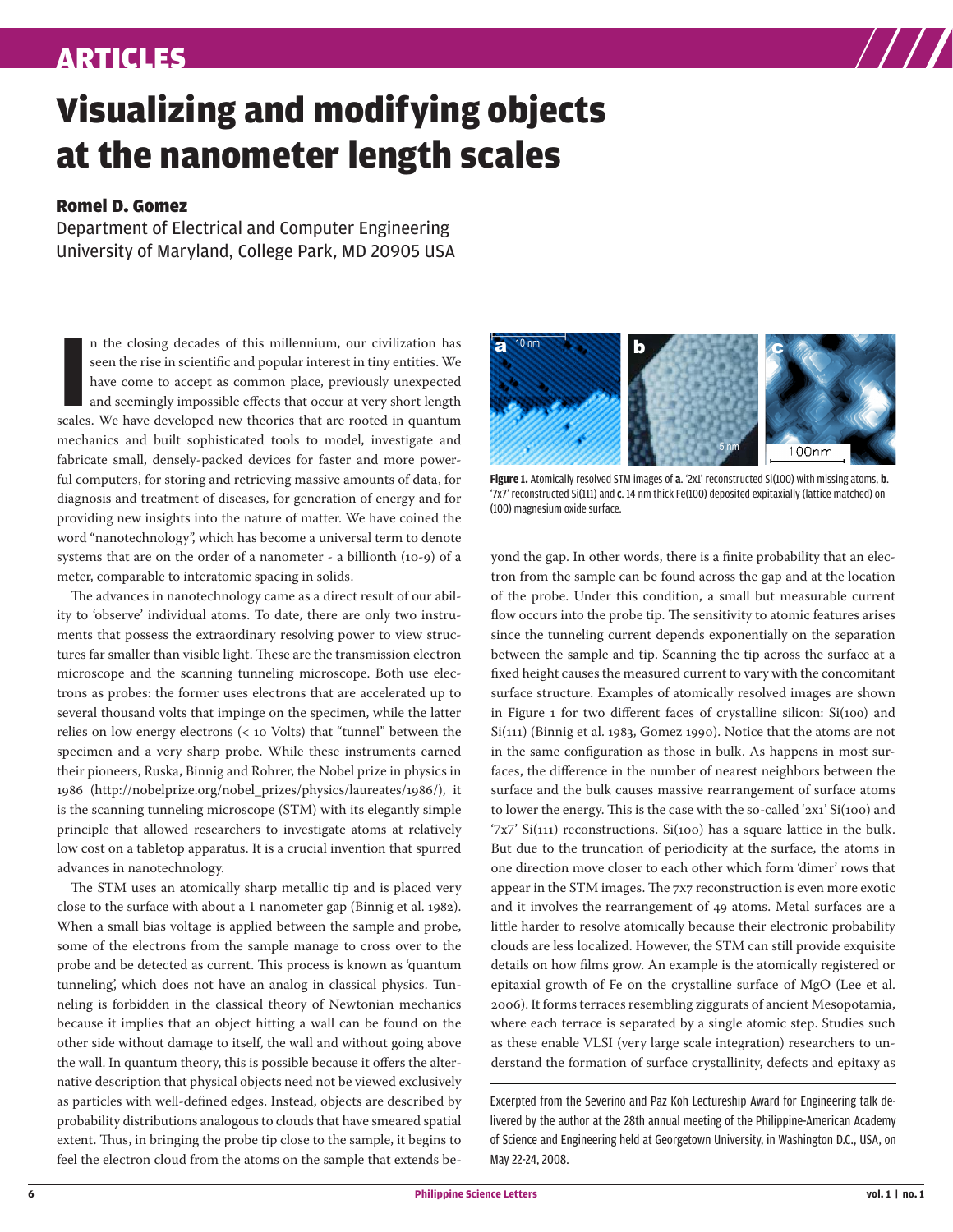# ARTICLES



**Figure 2. a**. topography (left) and magnetic structure (right) of 300x100x15 nm of cobalt grown epitaxy on Si(110) surface. **b**. magnetic domain patterns of patterned polycrystalline NiFe alloy, showing the richness of magnetic phenomena in small structures.

increasingly smaller devices are fabricated into semiconductor chips.

From an implementation point of view, a key feature of the STM is the use of piezoelectric crystals as highly accurate probe manipulators. Crystals such as lead zirconate titanate  $(Pb[Zr_xTi_{1-x}]O_3$  0<x<1) can be formulated to elongate or contract at a rate of about 0.1 nM/V, so that probe positioners made from these can be controlled with extraordinary accuracy.

A few years after the STM, it became evident that the same technology can be used for imaging nonconducting surfaces using a method reminiscent of the bygone days of vinyl recording. In order to map the topographic features of the surface, the probe is made out of a cantilever beam with a sharp point on the free end, which is in contact with the surface. As the probe is scanned across the surface, the cantilever deflects in accordance with the surface contour (Binnig et al. 1986). The technique is called atomic force microscopy (AFM) because the deflection of the cantilever in normal operation is directly proportional to the force between the surface and the probe tip. The resolution is typically 10 nm and somewhat less than the STM. However, this is more than made up for by the versatility of the technique. Apart from the ability of the AFM to image nonconducting samples, the AFM can be used to detect any force between the tip and the sample. For example, if the cantilever is electrically charged then the force is dominated by the electrostatic field from the surface (Gomez et al. 1998). Similarly if a tiny magnet is placed at the probe tip and the sample is magnetic, then the image is magnetic in origin. The technique is called magnetic force microscopy or MFM. Figure 2 shows examples of magnetic images of nanomagnets comprised of  $(\sim100x300x25$  nm) cobalt islands (Ganesan et al. 2000) and various patterns of  $Ni_{80}Fe_{20}$  alloy (Gomez et al. 1999), a widely used material in magnetic technology. The bright and dark regions on the cobalt islands are locations of magnetic charges, which we often refer to as the poles of a magnet, whereas the films



**Figure 3.** A test structure showing a micromagnetic model of distribution of local magnetic dipoles which are consistent with superimposed experimentally derived MFM images. The long length is 3 microns, the width of the middle segment is 100 nm and the constrictions are 50. The images show trapped domains on the left constriction (top image) and on right constriction (bottom image), respectively. This is a design concept for a magnetic random access memory element.



**Figure 4.** Scanning electron micrographs of features formed using nano-electrostatic discharge showing **a**. 100 nm diameter holes on 30 nm Si membrane, **b** and **c**. stamping of repeated patterns at well-defined placements. M is for University of Maryland and the testudo the turtle is its mascot.

of NiFe show interior geometric shapes known as magnetic domains. When imaging is conducted in the presence of an external magnetic field, important attributes such as switching and reversal of domains can be analyzed (Gomez 2001). Yet another example of the complex magnetic structure that occur in areas with extreme geometrical confinement such as a nanometer constriction is shown in Figure 3 along with a calculated model of distribution of the magnetic dipoles (Florez et al. 2004). This is a concept device for a new magnetic memory element. The local magnetic structures affect the flow of electrons across the device by virtue of another quantum mechanical entity, the electron spin. In addition to charge, an electron also exhibits angular momentum akin to a spinning top. It could have 'up' or 'down' spin, which is affected by local magnetic field. Thus, the magnetic images when correlated with electrical measurements provide direct knowledge of the role of the electron spin on electrical properties such as current and resistance. Electrical conduction in polarized materials, i.e. those that have preferentially more spin 'up' than spin 'down' states, exhibit extraordinary sensitivity to magnetic fields which is further amplified in nanocontacts (Chung et al. 2002). These insights on nanomagnetism allow profound understanding and control of magnetic domains that have enabled today's high density disk drives, high performance sensors, and magnetic random access memory (Florez et al. 2006).

Finally, the technology for scanned probe microscopy can also be used for surface modification. There are many creative methods that have been successfully implemented, including the patterning of polymer masks in semiconductor fabrication processes, chemical modification and writing of molecular ink using probe technology. One implementation uses the STM probe to produce tiny sparks caused either by the dielectric breakdown of the gap molecules or avalanche field emission. The idea is straightforward. Electrical energy stored in a capacitor is discharged between the probe tip and sample in a highly controlled process. By appropriately tuning the discharge parameters, the energy can be controlled to modify the surface with well-defined results. Some examples are shown in Figure 4. In the left image, 100 nm wide holes are blasted through a 30 nm silicon nitride membrane using high intensity pulses. The right image, on the other hand, was